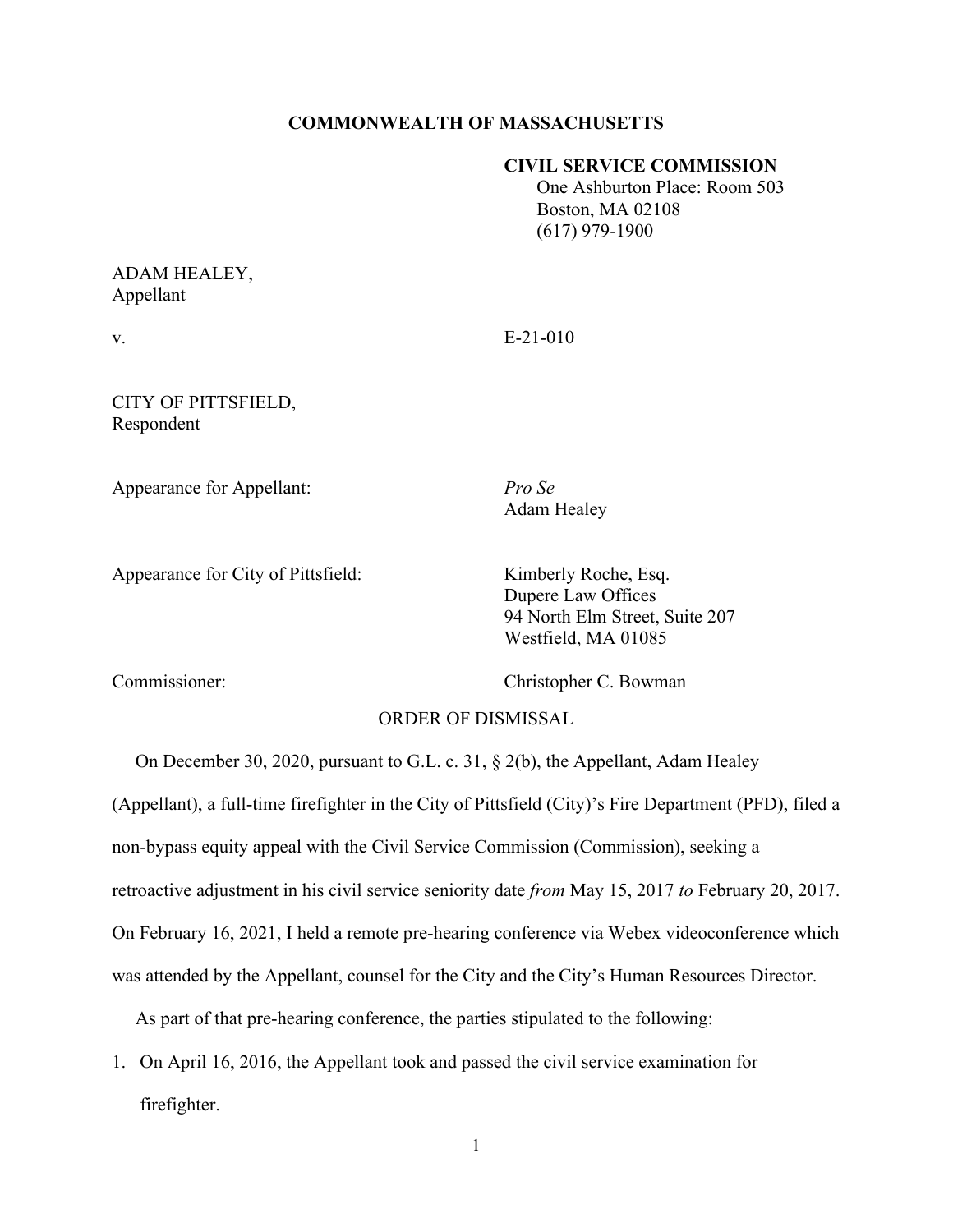- 2. On December 1, 2016, the state's Human Resources Division (HRD) established the eligible list for firefighter.
- 3. On December 14, 2016, HRD issued Certification No. 04275 to the City from which the City appointed nine (9) firefighters, effective February 20, 2017. For reasons discussed below, the Appellant was not appointed from this Certification.
- 4. On March 10, 2017, HRD issued Certification No. 04469 to the City from which the City appointed three (3) firefighters, effective May 15, 2017. The Appellant was appointed from this Certification.

 In his appeal to the Commission, filed almost four (4) years after his appointment as a firefighter, the Appellant argues that he should receive a retroactive civil service seniority date back to February 20, 2017.

 According to the Appellant, he signed Certification No. 04275 and was contacted, via phone, by an employee of City's Fire Department who told the Appellant that he was scheduled for an interview on January 10, 2017. The City states that no interviews were scheduled for January 10<sup>th</sup> and that the Appellant was told to appear for an interview on <u>January 4, 2017 at 10:00 A.M.</u> On Saturday, January 7, 2017, a City firefighter contacted the Appellant to inquire why he had not appeared for his interview on January  $4<sup>th</sup>$ . The Appellant, who had written January  $10<sup>th</sup>$  on his calendar, contacted the Fire Department the same day and was told to call back on Monday and speak directly to the Fire Chief. According to the Appellant, he (the Appellant) contacted the Fire Chief on January 9<sup>th</sup> and was told that the interview process had already concluded. That same day, the Appellant sent an email to HRD, asking HRD for assistance in allowing him to be interviewed.

On January 11, 2017, the Appellant penned the following email to the Fire Chief: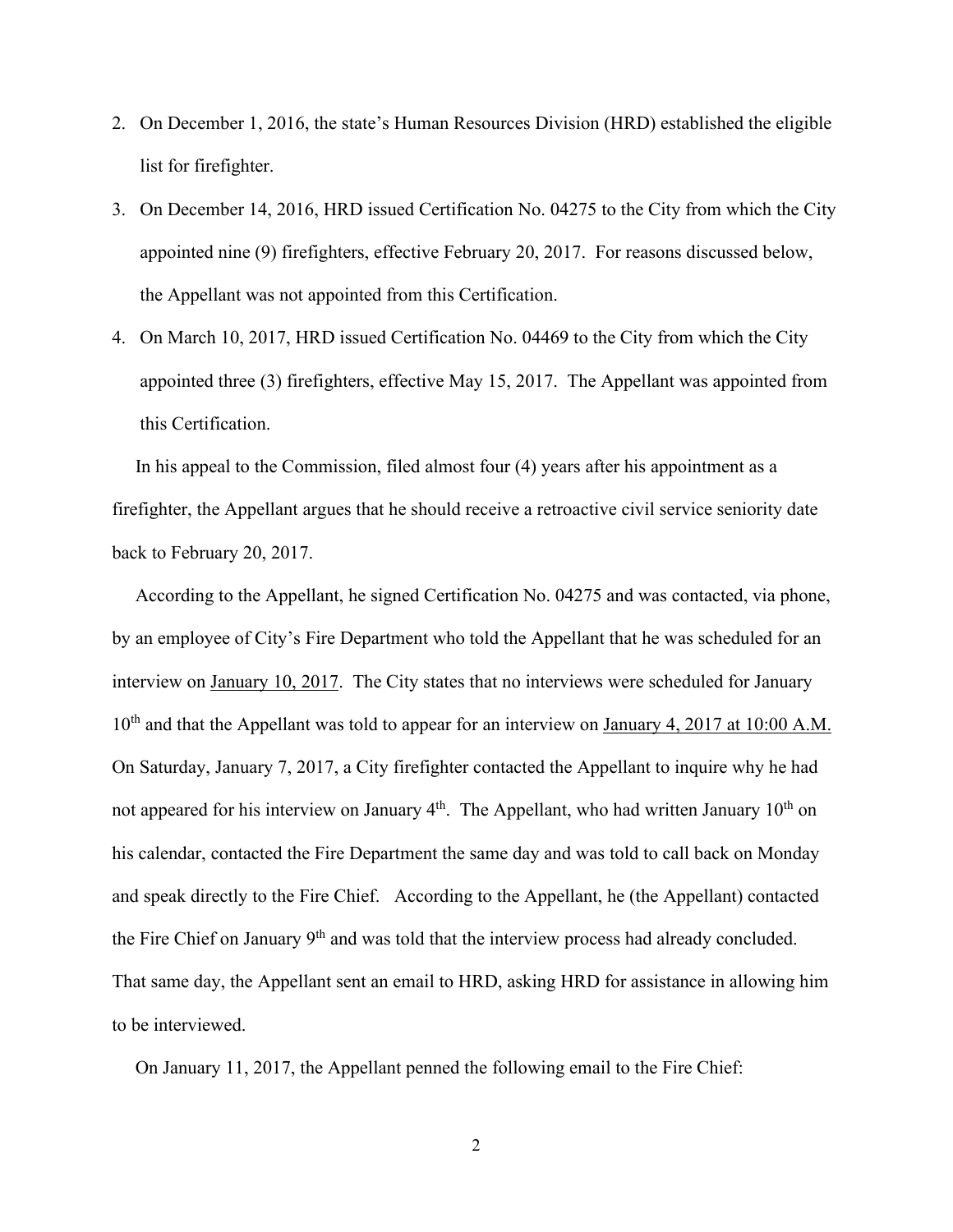I am just following up with you about possibly being able to interview for a position as a firefighter with the Pittsfield Fire Department. I was hoping you may be able to find time for me because of the miscommunication that occurred resulting in my unintended absence. I have worked very hard and dedicated a lot of time to try and become a firefighter. Please understand that I went through extensive measures to try and remedy the situation as soon as it was brought to my attention and that I have never been a no show to anything in my life. I have gone through immense measures to put myself in a place of possible employment with the Pittsfield Fire Department and am simply seeking a fair and honest chance. If you could please help me it would be very appreciated, my contact information has been listed below."

As referenced above, the Appellant was not appointed on February 20, 2017 from

Certification No. 04275. He was, however, subsequently appointed on May 15, 2017 from

Certification No. 04469.

 As part of the pre-hearing conference, the Appellant confirmed that he was seeking relief in large part to obtain a more favorable seniority date in regard to *collective bargaining agreement* related matters (e.g. – shift bids, vacation time, etc.) which would not be impacted by a retroactive civil service seniority date. Rather, a retroactive civil service seniority date would only be relevant if the City engaged in layoffs of firefighters with civil service seniority dates back to May 15, 2017, a highly unlikely scenario given the large number of firefighters that have been appointed by the City since May 15, 2017.

 In light of the above information, I asked the Appellant to inform the Commission by February 19, 2021 if he wished to withdraw his appeal. On February  $19<sup>th</sup>$ , the Appellant indicated that he would not be withdrawing his appeal stating in part: "If the claim goes in my favor, I will attempt to resolve the seniority issue with the City at a later date. In regard to this claim, I was wronged during the hiring process and would like to establish a better system of communication and professionalism for future candidates so they do not have to suffer the same fate."

"Sir,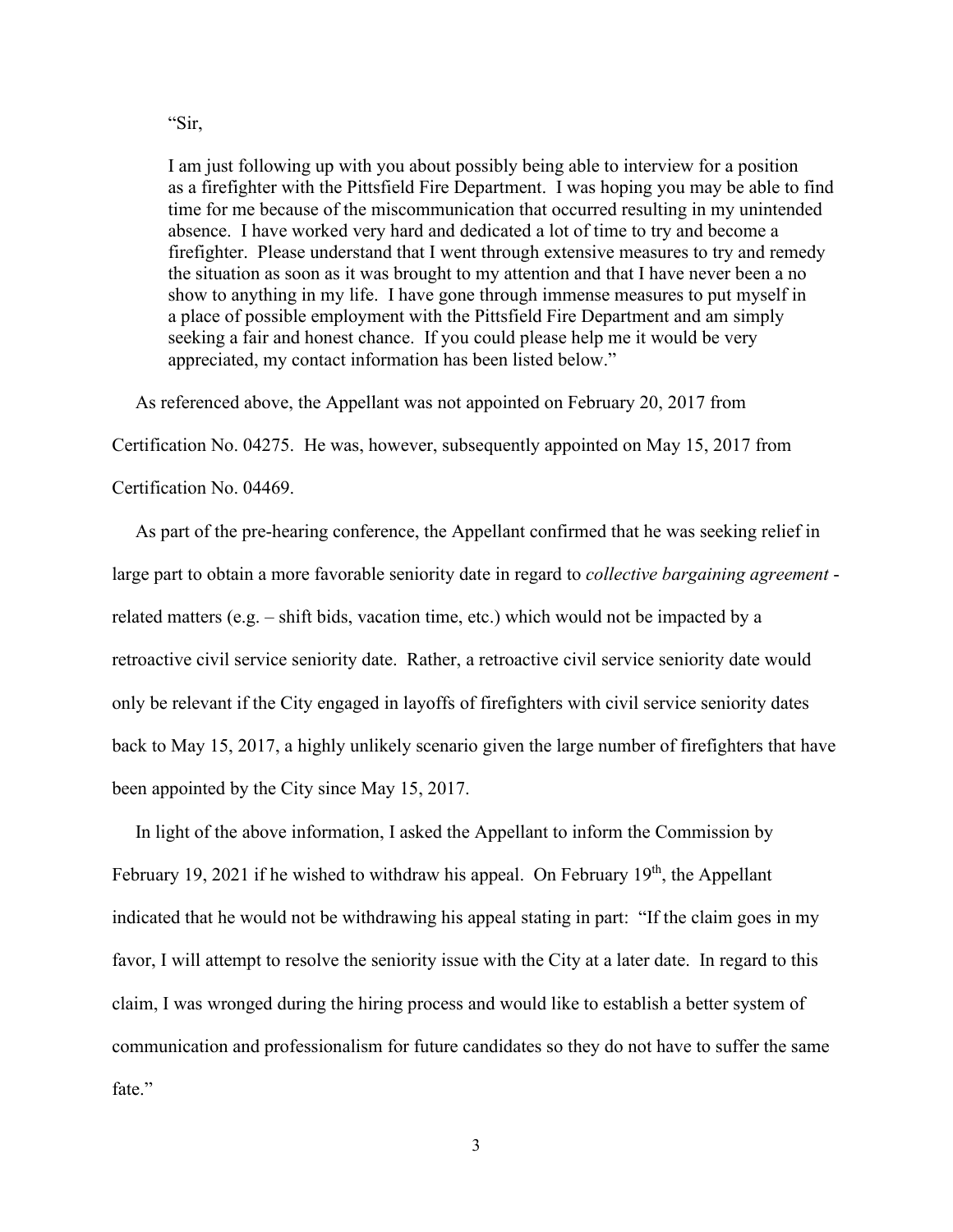Even when the facts are viewed most favorable to the Appellant, he knew, *for years*, that candidates ranked below him on Certification No. 04275 were appointed to the Pittsfield Fire Department. The Commission has squarely addressed this issue in the past. In Pugsley v. City of Boston et al, 24 MCSR 544, 547 (2011), the Commission stated that the Commission:

" … embraces the principle that a party coming before the Commission to seek equitable relief … must exercise reasonable diligence in pursuit of that relief. Accordingly, where a person has had actual notice – whether in writing or not – of an action or inaction by HRD or an appointing authority that the person reasonably knew or show have known was a violation of civil service law or rules, that person cannot sit on those rights indefinitely. Thus, it is a fair requirement that once such a person discovers that he or she has been harmed by an action or inaction of HRD, he had an obligation to promptly file a claim of appeal, or lose the right to press it."

 See also Mulligan v. Boston Police Department, 28 MCSR 57 (2015) (The Commission denied the Appellant's appeal which was filed years after the Appellant was purportedly bypassed for appointment, but did not receive a written notice at the time.)

 Applied here, the Appellant's appeal, filed with the Commission almost four years after he knew he was bypassed for appointment, is not timely. For that reason, the Appellant's appeal will be dismissed.

 To ensure clarity, even if the Appellant's appeal were timely (which it is not), there is no reasonable likelihood that he would prevail. He has no written documentation to show that he was told to appear on January  $10^{th}$ ; it appears to be undisputed that no interviews were held on January  $10<sup>th</sup>$ ; and the Appellant's email communication to the Fire Chief makes no mention that he was purportedly told to appear on January 10<sup>th</sup>, as opposed to January 4<sup>th</sup> at 10:00 A.M. Finally, given that the City appointed the Appellant during the next hiring cycle, it is unlikely